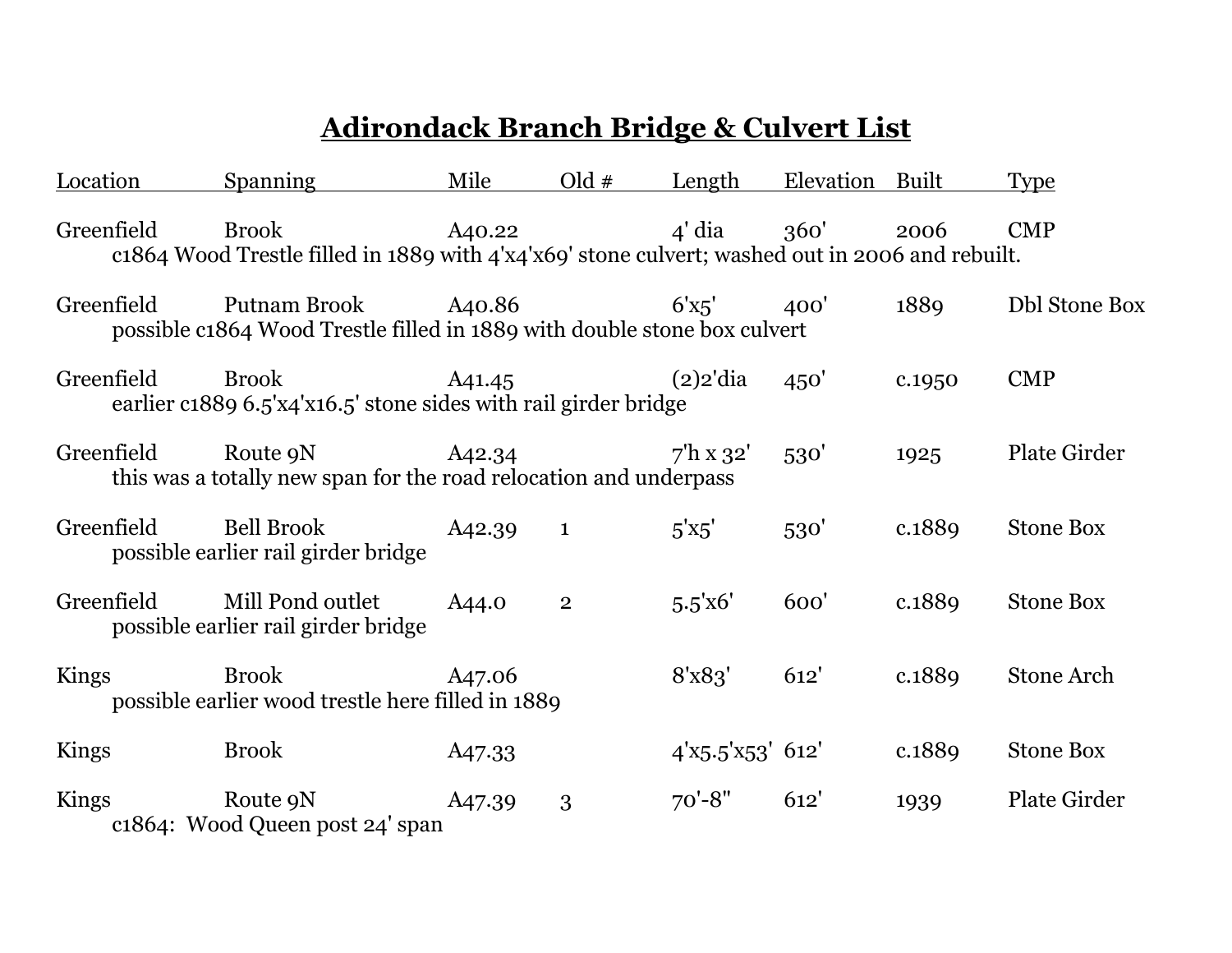1885: report shows wood Queen truss, 5'-5" tall, 36' total length in 4 panels 1889: replaced with Plate Girder 1924: new 28' span and foundations 1935 & 1939: two more listings of the bridge being reconstructed.

Kings Mud Creek A48.06 5'x32' 603' 1889 Rail Girder Possible earlier wood trestle from 1864; walls are mixed marble & 1890 cut stone so this may have been rebuilt later with old materials.

| South Corinth | Kayaderosseras Creek A49.59                                                                                                                                                           |                     | $\overline{4}$ |                          |      | c.1889 | now gone            |
|---------------|---------------------------------------------------------------------------------------------------------------------------------------------------------------------------------------|---------------------|----------------|--------------------------|------|--------|---------------------|
| Whites Sand   | <b>Sturdevant Creek</b><br>c.1864: possible wood trestle<br>c.1890: new stone abutments & plate girder bridge<br>1925: bridge was strengthened<br>c. 2000: abutment possibly repaired | A51.85              | 5              | 33'3''<br>$26'$ 3" clear | 634' | c.1890 | <b>Plate Girder</b> |
| Whites Sand   | Dry Brook<br>1864: possible 1864 wood trestle<br>1890: new stone abutments & bridge<br>1921: the bridge deck was replaced<br>1925: Bridge was strengthened                            | A <sub>5</sub> 2.29 | 5.5            | 20'<br>15' clear         | 634' | c.1890 | <b>Plate Girder</b> |
| Corinth       | Creek below TT                                                                                                                                                                        | A <sub>53</sub> .53 |                | $3'$ x4.5'x91' 637'      |      | c.1889 | <b>Stone Box</b>    |
| Corinth       | Creek at closed road                                                                                                                                                                  | A <sub>54</sub> .04 |                | 8'x101'                  | 635' | c.1889 | <b>Stone Box</b>    |
| Corinth       | <b>Hamilton Ave</b><br>this was a new span with road realignment, eliminating the crossing at the station                                                                             | A <sub>54.28</sub>  |                | $39' - 4''$              | 635' | 1938   | <b>Plate Girder</b> |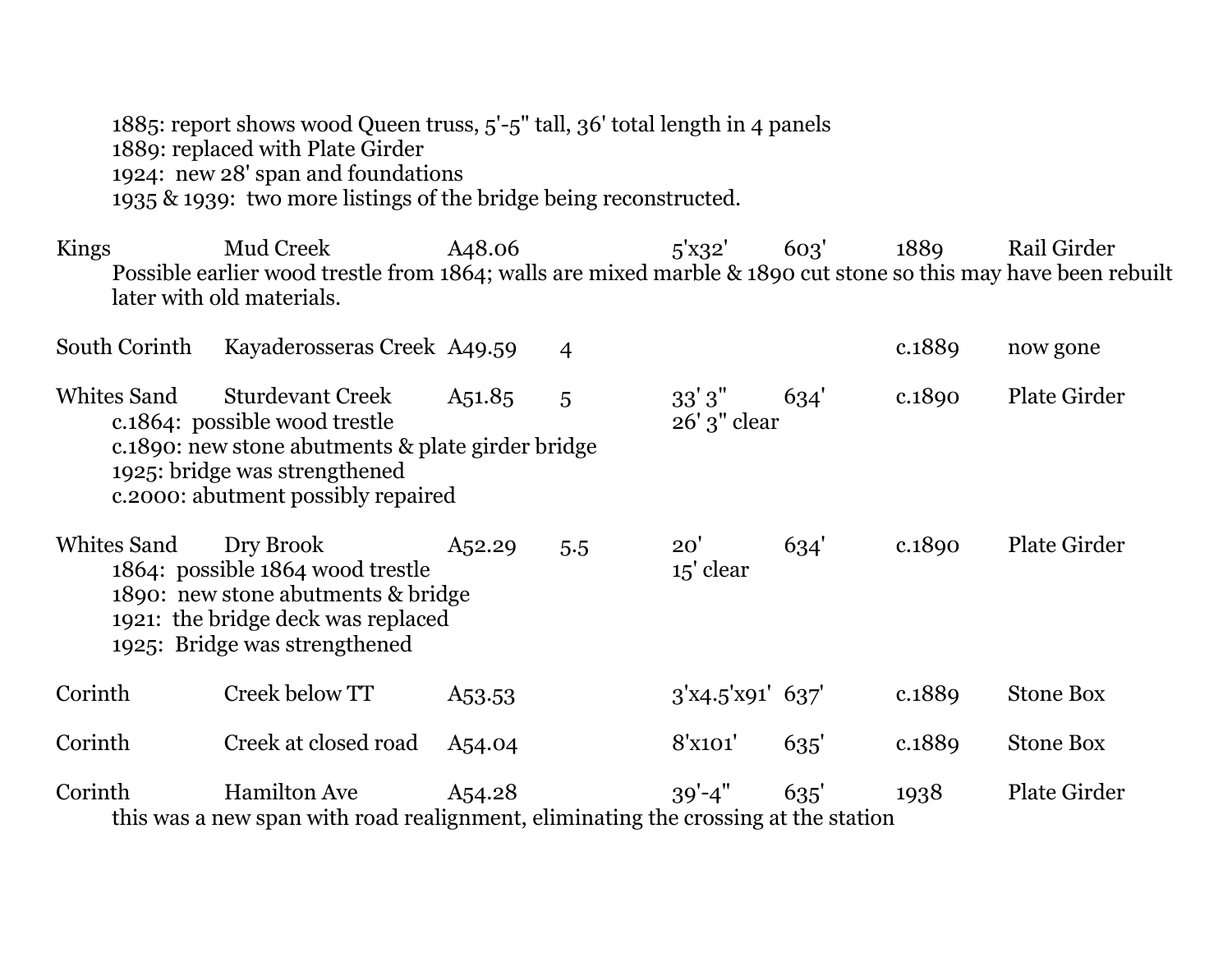| Corinth                                                                                                                                                                                                                                                                                                                                                                                                                                                                                                                                                                                                                                                                                                                                                                                                                                                                                                                                                                                                                                                                                                                   |  | <b>Sturdevant Creek</b><br>this was filled in c.1968 with culverts added for the creek and Mill Street | IP Branch           |   | 504'    |       | 1888                                         | <b>Wood Trestle</b> |
|---------------------------------------------------------------------------------------------------------------------------------------------------------------------------------------------------------------------------------------------------------------------------------------------------------------------------------------------------------------------------------------------------------------------------------------------------------------------------------------------------------------------------------------------------------------------------------------------------------------------------------------------------------------------------------------------------------------------------------------------------------------------------------------------------------------------------------------------------------------------------------------------------------------------------------------------------------------------------------------------------------------------------------------------------------------------------------------------------------------------------|--|--------------------------------------------------------------------------------------------------------|---------------------|---|---------|-------|----------------------------------------------|---------------------|
| Hadley                                                                                                                                                                                                                                                                                                                                                                                                                                                                                                                                                                                                                                                                                                                                                                                                                                                                                                                                                                                                                                                                                                                    |  | unnamed brook                                                                                          | A <sub>57</sub> .95 | 6 | 4'x6.5' |       | c.1889                                       | <b>Stone Box</b>    |
| Sacandaga River<br>Plate & Truss<br>Hadley<br>516.2'<br>638'<br>A59.06<br>$\overline{7}$<br>1943<br>c.1865 wood trestle & truss damaged in 1869<br>1870: rebuilt with new stone foundations and 5 Howe truss sections from south 63', 110', 180', 110', & 56'<br>1882: center 180' span was replaced<br>1885: report shows truss sections of 63' x 8'-3" in 9 panels, $(2)$ 110' x 19'-1" in 10 panels, 176' x 21'-7" in 16<br>panels; trestle bents at 10' oc up to the top chords were added to the three shorter spans due to the<br>state report saying that they needed strengthening; this work was done before June, 1885<br>1887: 63' span replaced; (2) 110' spans had trestle bent work done<br>1889: center span is new and covered<br>1890: all but center span replaced with iron; longer two are iron truss; short two are plate<br>1894: center replaced with pin connected truss<br>1913: 1916 report shows bridge built in 1913; 520' over 5 spans at location 59.49<br>1921: bridge repainted and deck replaced<br>1925: studies done for strengthening bridge<br>1943: all replaced with current spans |  |                                                                                                        |                     |   |         |       |                                              |                     |
| Hadley                                                                                                                                                                                                                                                                                                                                                                                                                                                                                                                                                                                                                                                                                                                                                                                                                                                                                                                                                                                                                                                                                                                    |  | <b>Corinth Road</b><br>c.1937: the spur was abandoned and the bridge probably removed at this time     | Mill Spur           |   | 29.5'   | e635' | c.1905                                       | Plate Girder        |
| <b>Wolf Creek</b>                                                                                                                                                                                                                                                                                                                                                                                                                                                                                                                                                                                                                                                                                                                                                                                                                                                                                                                                                                                                                                                                                                         |  | $\ddot{\mathbf{S}}$                                                                                    | $\ddot{\mathbf{c}}$ | 8 |         |       | not shown on 1891 Atlas, possibly Tank Creek |                     |
| <b>Wolf Creek</b>                                                                                                                                                                                                                                                                                                                                                                                                                                                                                                                                                                                                                                                                                                                                                                                                                                                                                                                                                                                                                                                                                                         |  | <b>Wolf Creek</b><br>c.1865 wood deck Howe truss, 56' span                                             | A62.6               | 9 | 60'     | 630'  | 1891                                         | Plate Girder        |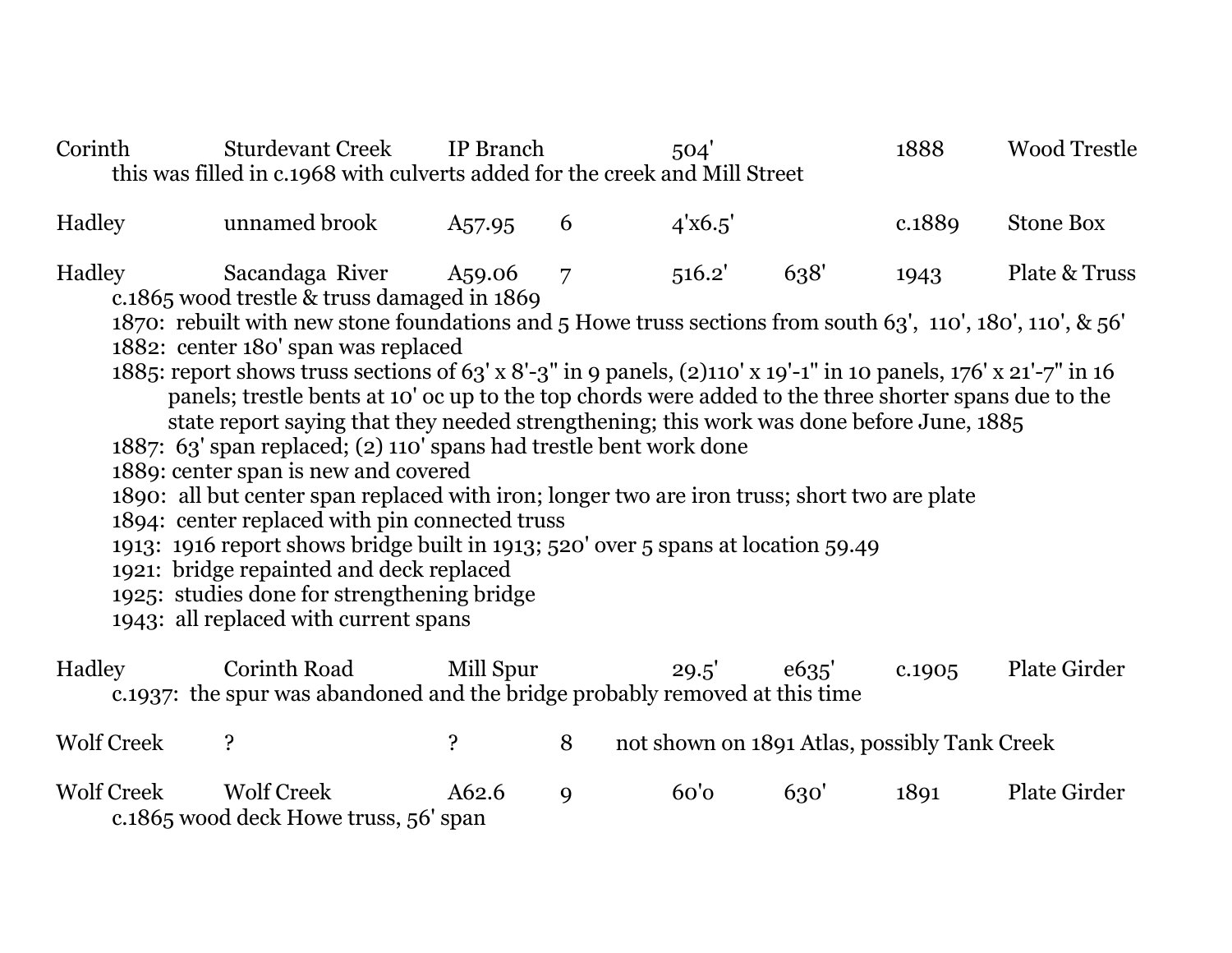1879: rebuilt with same 1885: report shows total 52' x 7'-10" tall in 8 panels and passing the state testing 1891: new steel bridge and stone abutments 1916: Valuation map shows it as a 49'-11" clear span. 1916 report lists it as a 55' span built in 1889 and located at 63.03

Stony Creek Stony Creek A66.55 10 135'-8" 600' 1943 Thru Truss c.1867 wood through Howe truss 1871: rebuilt after flood damage 1879: rebuilt 1885: report shows 132' total length in 12 panels x 20'-2" tall to center of chords, this bridge was in the most critically bad shape and multiple tension rods were added to improve the design 1889: north abutment repaired after spring washout 1891: replaced with iron Whipple truss and new stone abutments 1916: valuation map lists it as a lattice truss, 137' 7-3/8" long, 129' clear span and built in 1891 at A66.99 1921: bridge repainted and deck replaced 1943: all new bridge finished in late '43 and painted in '44 1953: repainted Stony Creek unnamed brook  $A67.66$  11  $A'x5'$  c.1889 Stone Box This bridge not shown on 1891 Atlas; this is the largest stone box between #10 & #12. Stony Creek #9 Brook A71.10 12 58'-9" 601' 1889 Plate Girder c.1867 wood through Howe truss, 65' span 51' clear 1883: replaced with same

1885: report shows total of 60' in 10 panels x 9'-0" high and passing the state testing

1890: new bridge & stone abutments

1916 report lists it as Br 71.54 built in 1889 with a 59' length

1921: the deck was replaced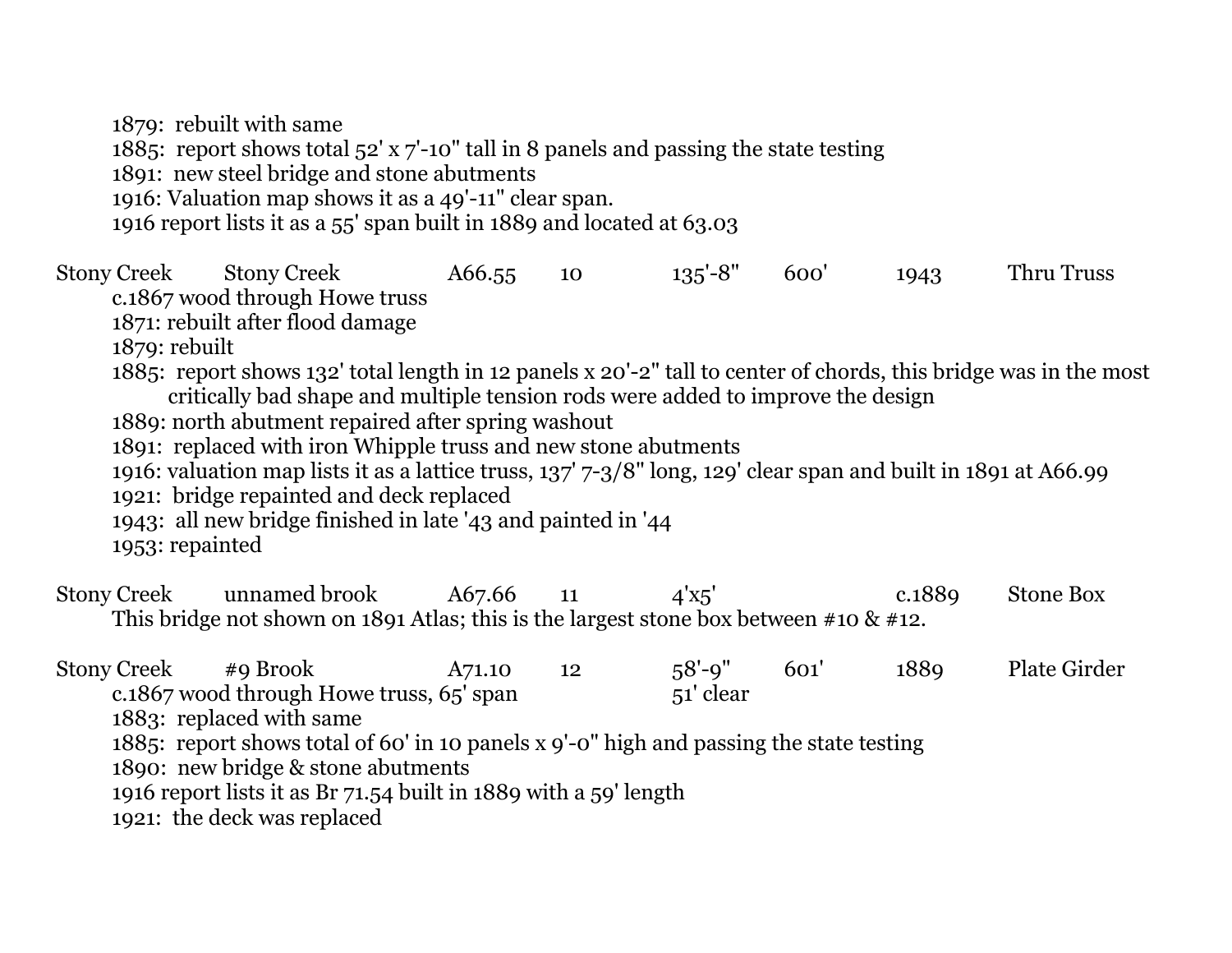1927: north abutment encased in concrete jacket 1943: bridge was strengthened

| Warrensburg                                                                                                                                                                                                                                                                    | Drain                                                                                                                                                                                      | WH72.51 |    | $4'$ 9" clear 620'    |      | 1905 | Rail Girder          |
|--------------------------------------------------------------------------------------------------------------------------------------------------------------------------------------------------------------------------------------------------------------------------------|--------------------------------------------------------------------------------------------------------------------------------------------------------------------------------------------|---------|----|-----------------------|------|------|----------------------|
| Warrensburg                                                                                                                                                                                                                                                                    | Drain                                                                                                                                                                                      | WH72.56 |    | $100' - 3"$           | 620' | 1905 | <b>Truss</b>         |
| Warrensburg                                                                                                                                                                                                                                                                    | <b>Hudson River</b>                                                                                                                                                                        | WH72.68 |    | $(2)$ 163'-10" 630'   |      | 1905 | <b>Truss</b>         |
|                                                                                                                                                                                                                                                                                | these three pin connected truss spans were originally used at Troy                                                                                                                         |         |    |                       |      |      |                      |
| Warrensburg                                                                                                                                                                                                                                                                    | Drain                                                                                                                                                                                      | WH74.30 |    | 3'x4'x100' 660'       |      | 1905 | <b>Concrete Box</b>  |
| Warrensburg                                                                                                                                                                                                                                                                    | Alden Brook                                                                                                                                                                                | WH74.79 |    | 12.5'                 | 680' | 1905 | Concrete Arch        |
| Warrensburg                                                                                                                                                                                                                                                                    | Drain                                                                                                                                                                                      | WH75.14 |    | 4.5'x7'x42' 680'      |      | 1905 | <b>Concrete Box</b>  |
| Warrensburg                                                                                                                                                                                                                                                                    | Drain                                                                                                                                                                                      | WH75.43 |    | $4'$ x5'x78.5' 680'   |      | 1905 | <b>Concrete Box</b>  |
| Thurman                                                                                                                                                                                                                                                                        | <b>Patterson Brook</b><br>c.1868: wood Howe truss with 50' span<br>c.1884: replaced with same                                                                                              | A73.95  | 13 | 54'8''<br>48'8" clear | 628' | 1943 | <b>Plate Girder</b>  |
| 1885: report shows 51'-4" total length in 8 panels $x 7$ '-9" tall, tension rods were added after state test<br>c.1891: new abutments and plate girder span<br>1916 report lists it as Br 74.36 built in 1899 with a 55' length<br>1927: replaced north abutment with concrete |                                                                                                                                                                                            |         |    |                       |      |      |                      |
| The Glen<br>c.1869 wood trestle<br>c.1891 plate girder                                                                                                                                                                                                                         | Dipper Pond Creek<br>1916 report lists it as 13' long                                                                                                                                      | A79.91  |    | 7'Dx36'-6" 748'       |      | 1924 | <b>Concrete Pipe</b> |
| The Glen                                                                                                                                                                                                                                                                       | Glen Creek<br>c.1870 wood Howe through truss<br>1885: replaced with same, 80' span<br>1885: report shows 80' total length in 8 panels x 20' tall, tension rods were added after state test | A81.26  | 14 | 75'                   | 749' | 1943 | <b>Plate Girder</b>  |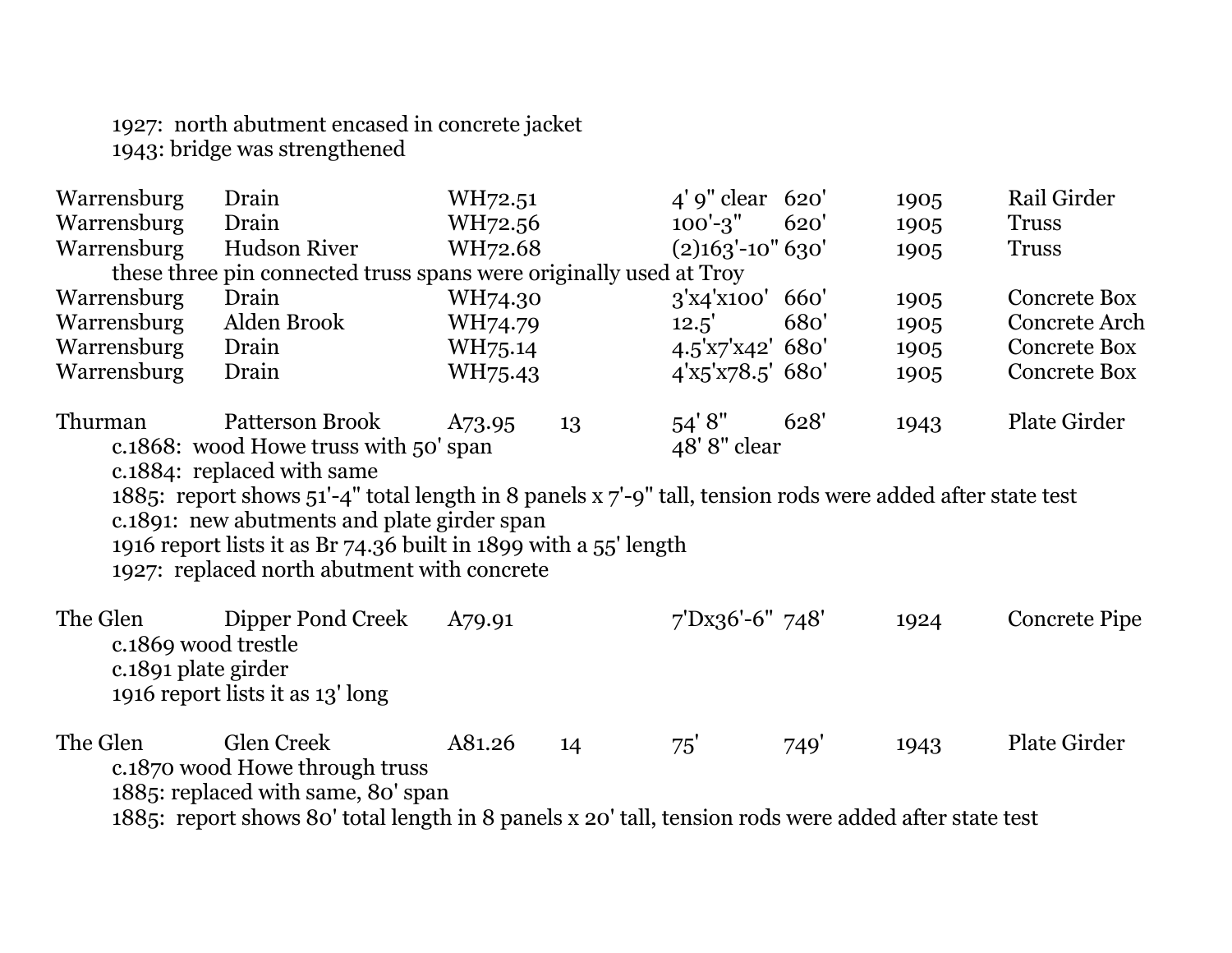1887: new floor 1889: bridge decayed and has support bent in center 1891: new bridge and abutments 1916 report lists it as Br 81.66 built in 1889 with an 87' length 1943: new bridge and abutments repaired and strengthened with pressure grouting

| The Glen   | Drain                                                                                                      | A81.43 |    | $3'$ wide x $2'$ high    |      | c <sub>1890</sub> | <b>Stone Culvert</b> |  |  |
|------------|------------------------------------------------------------------------------------------------------------|--------|----|--------------------------|------|-------------------|----------------------|--|--|
| The Glen   | Drain                                                                                                      | A81.57 |    | $2'$ w x 4' h            |      | c <sub>1890</sub> | <b>Stone Culvert</b> |  |  |
| The Glen   | Drain                                                                                                      | A81.98 |    | $3'$ w x $3'$ h          |      | c <sub>1890</sub> | <b>Stone Culvert</b> |  |  |
| The Glen   | Gage Mt Creek                                                                                              | A82.30 |    | double $45" \le x 72"$ h |      | c <sub>1890</sub> | <b>Stone Culvert</b> |  |  |
|            | 2004: new concrete deck and mortar repairs to stone walls                                                  |        |    |                          |      |                   |                      |  |  |
|            | Center pier is 30" wide with radius on both ends.                                                          |        |    |                          |      |                   |                      |  |  |
| Washburn's | Anderson Br (Avery) A83.53<br>c.1870: wood Howe through truss with 56' span                                |        | 15 | 55' 4''<br>49' clear     | 800' | 1943              | <b>Plate Girder</b>  |  |  |
|            | 1884: may have been replaced in spring                                                                     |        |    |                          |      |                   |                      |  |  |
|            | 1885: report shows 53'-4" total length in 10 panels x 9'-3" tall, tension rods were added after state test |        |    |                          |      |                   |                      |  |  |
|            | 1889: Howe truss in bad condition and supported with bents                                                 |        |    |                          |      |                   |                      |  |  |
|            | 1891: new 60' plate girder and abutments                                                                   |        |    |                          |      |                   |                      |  |  |
|            | 1916 report lists it as Br 83.98 built in 1890 with a 55' length                                           |        |    |                          |      |                   |                      |  |  |
|            | 1943: new bridge and abutments repaired and strengthened with pressure grouting                            |        |    |                          |      |                   |                      |  |  |
| Dugway     | Mill Creek                                                                                                 | A84.91 | 16 | 85'                      | 837' | 1891              | <b>Plate Girder</b>  |  |  |
|            | c.1870: wood Howe through truss, 90'long                                                                   |        |    |                          |      |                   |                      |  |  |
|            | 1883: may have been replaced with same                                                                     |        |    |                          |      |                   |                      |  |  |
|            | 1885: report shows 80' total length in 8 panels x 20'-6" tall, this passed the state tests                 |        |    |                          |      |                   |                      |  |  |
|            | 1891: new plate girder (build plate from Rochester Bridge Works)                                           |        |    |                          |      |                   |                      |  |  |
|            | 1016 report shows it as $DrQ = qF$ built in 1901 with an $QF'$ length                                      |        |    |                          |      |                   |                      |  |  |

1916 report shows it as Br 85.35 built in 1891 with an 85' length

1921: deck replaced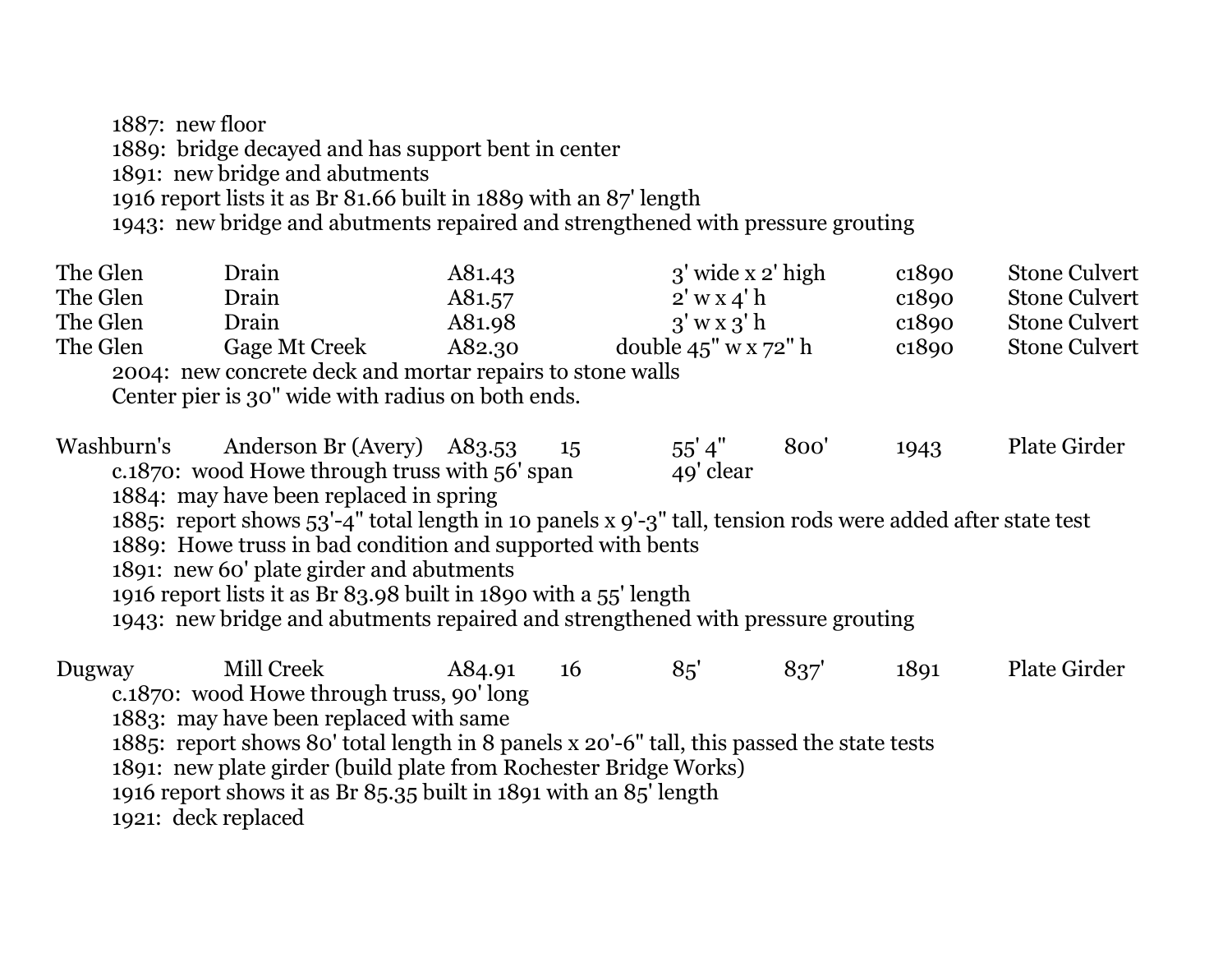1941: abutments were repaired with pressure grouting 1943: strengthened bridge

| Riverside<br>Riverside<br>Riverside | Dipper Pond Brook<br><b>Stanley Brook</b><br>Millington Brook                                                                  | A86.26<br>A87.14<br>A90.03 |      | $7'$ 6" clear<br>7'x6'x23'<br>$6'$ dia | 870'<br>886'<br>950' | c.1890<br>c.1890<br>Ç | Rail Girder<br>Rail Girder<br><b>CMP</b> |
|-------------------------------------|--------------------------------------------------------------------------------------------------------------------------------|----------------------------|------|----------------------------------------|----------------------|-----------------------|------------------------------------------|
|                                     | c.1890 stone sides with 12' span rail? girder filled in later with cmp<br>1916 report shows it built in 1891 with a 13' length |                            |      |                                        |                      |                       |                                          |
|                                     |                                                                                                                                |                            |      |                                        |                      |                       |                                          |
| Riverside                           | <b>Unnamed Brook</b><br>c.1870: possible wood trestle                                                                          | A90.67                     | 17   | 26'<br>20' clear                       | 958'                 | 1943                  | <b>Plate Girder</b>                      |
|                                     | c.1891: stone abutments with plate girder                                                                                      |                            |      |                                        |                      |                       |                                          |
|                                     | 1916 report lists it as Br 91.11 built in 1891 with a 25' length                                                               |                            |      |                                        |                      |                       |                                          |
|                                     |                                                                                                                                |                            |      |                                        |                      |                       |                                          |
| North Creek                         | <b>Collins Mt Brook</b>                                                                                                        | A91.3                      |      | $3'$ w x 6' h                          |                      | c.1890                | <b>Stone Box</b>                         |
| North Creek                         | Drain                                                                                                                          | A92.93                     |      | $2'$ x3.6'x57' 985'                    |                      | c.1890                | <b>Stone Box</b>                         |
| North Creek                         | <b>Collins Creek</b><br>c.1870: possible wood trestle                                                                          | A93.03                     |      | 11'6''                                 | 985'                 | 2004                  | Concrete Slab                            |
|                                     | c.1891: stone abutments with rail girder span.                                                                                 |                            |      |                                        |                      |                       |                                          |
|                                     | 1916 report lists it as built in 1891 with a 16' length                                                                        |                            |      |                                        |                      |                       |                                          |
|                                     |                                                                                                                                |                            |      |                                        |                      |                       |                                          |
| North Creek                         | <b>Excelsior Brook</b>                                                                                                         | A94.10                     | 17.5 | $12' - 9''$                            | 1006'                | c.1890                | <b>Plate Girder</b>                      |
| North Creek                         | 2004: filled in with 48" CMP<br>North Creek                                                                                    |                            | 18   |                                        |                      |                       | <b>Plate Girder</b>                      |
|                                     | c.1871: wood Howe through truss                                                                                                | A94.19                     |      | 77'                                    | 1000'                | 1891                  |                                          |
|                                     | 1884: rebuilt with the same                                                                                                    |                            |      |                                        |                      |                       |                                          |
|                                     | 1885: report shows 80' span in 8 panels x 20'-6" tall, this passed the state tests                                             |                            |      |                                        |                      |                       |                                          |
|                                     | 1891: new plate girder bridge and stone abutments                                                                              |                            |      |                                        |                      |                       |                                          |
|                                     | 1916 report lists it as Br 94.64 built in 1890 with an 86' length                                                              |                            |      |                                        |                      |                       |                                          |
|                                     |                                                                                                                                |                            |      |                                        |                      |                       |                                          |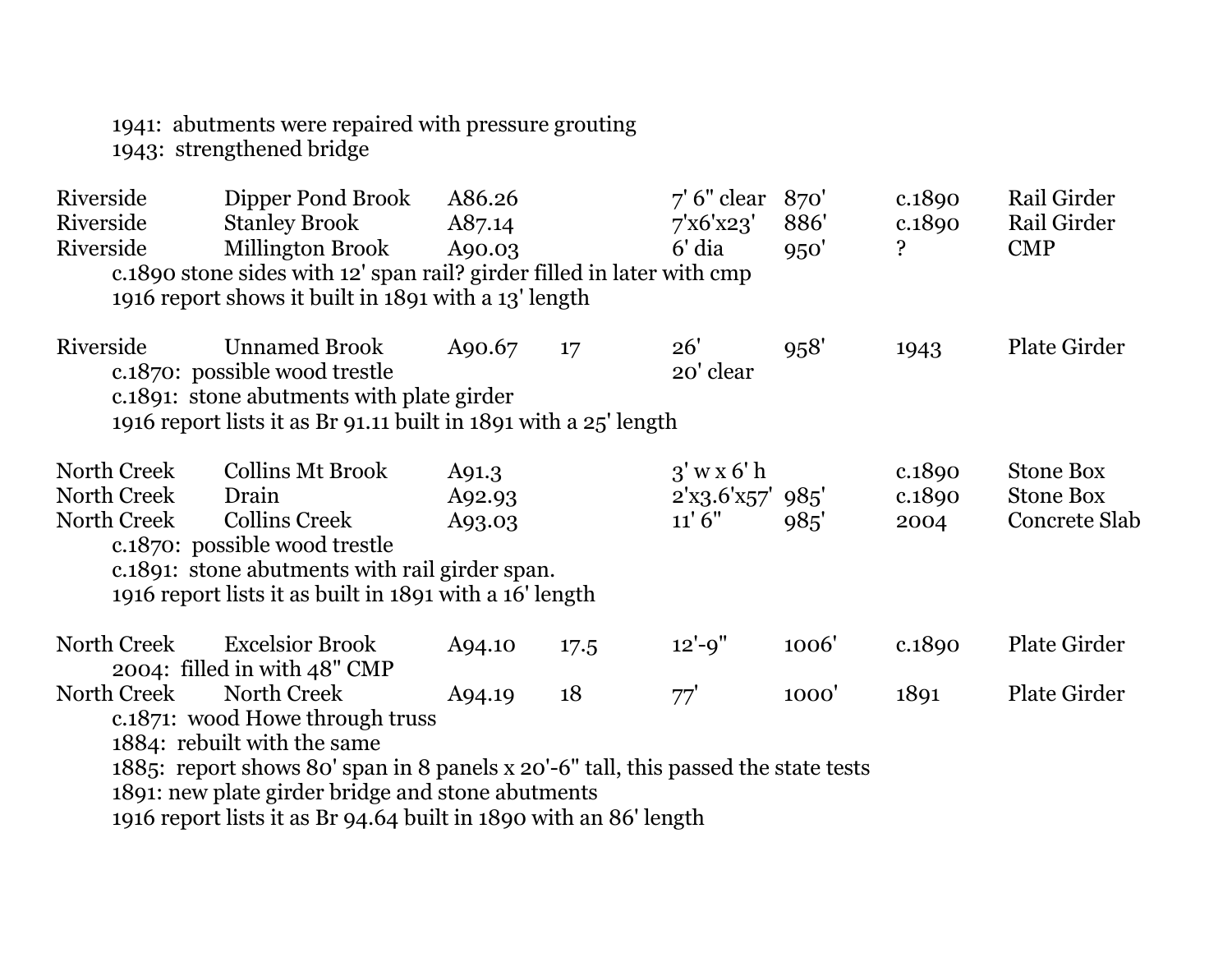1921: deck replaced 1943: bridge strengthened 7/44: flash flood destroyed south abutment, replaced with concrete

North Creek Roblee Bk (near Sta.) A94.56 (2)6'x75' 1000' 1944 Concrete Pipe 1871: possible wood trestle 1916: report lists it as rebuilt in 1915 with a 17' length, wood stringer span & new stone ends 1944: flash flood completely washed out old bridge

| North River | <b>Raymond Brook</b>                              | NC1.44              | 19'6''            | 1020' | 1942 | <b>Plate Girder</b> |
|-------------|---------------------------------------------------|---------------------|-------------------|-------|------|---------------------|
|             |                                                   |                     | 15' 10" clear     |       |      |                     |
| North River | South Mt. Brook                                   | NC2.4               |                   | 1043  | 1942 | Culvert             |
| North River | <b>Balm of Gilead Brook</b>                       | NC <sub>3</sub> .93 | 24'               | 1063' | 1943 | <b>Plate Girder</b> |
|             |                                                   |                     | 20'8" clear       |       |      |                     |
| North River | 13th Lake Brook                                   | NC4.52              | 67'6"             | 1083' | 1943 | <b>Plate Girder</b> |
|             | Double span with center pier, date plaque removed |                     |                   |       |      |                     |
| North River | <b>Aldous Brook</b>                               | NC <sub>5</sub> .10 | 34'6''            | 1083' |      | <b>Plate Girder</b> |
|             |                                                   |                     | $30'$ 6" clear    |       | 1942 |                     |
| North River | Raquette Brook                                    | NC <sub>5</sub> .89 | 22'               | 1102' |      | <b>Plate Girder</b> |
|             |                                                   |                     | 18' clear         |       | 1943 |                     |
| North River | <b>Black Mt Brook</b>                             | NC6.35              | $5'$ dia          | 1102' | 1943 | <b>RCP</b>          |
| North River | Griffin Brook                                     | NC <sub>7.0</sub>   | $5'$ dia          | 1112' | 1943 | Double RCP          |
| North River | Fox Hill Brook                                    | NC7.95              | $5'$ dia          | 1148' | 1943 | <b>RCP</b>          |
| North River | <b>Hudson River</b>                               | NC8.49              | 314'              | 1161' | 1943 | 4 sp Plate Girder   |
|             |                                                   |                     |                   |       |      |                     |
| Minerva     | Vanderwhacker Brook NC15.3                        |                     | $26'$ $2"$        | 1542' | 1943 | <b>Plate Girder</b> |
|             |                                                   |                     | 22' 2" clear      |       |      |                     |
| Minerva     | <b>Stillwater Brook</b>                           | NC <sub>17.1</sub>  | 20' 6" span 1591' |       | 1943 | Concrete            |